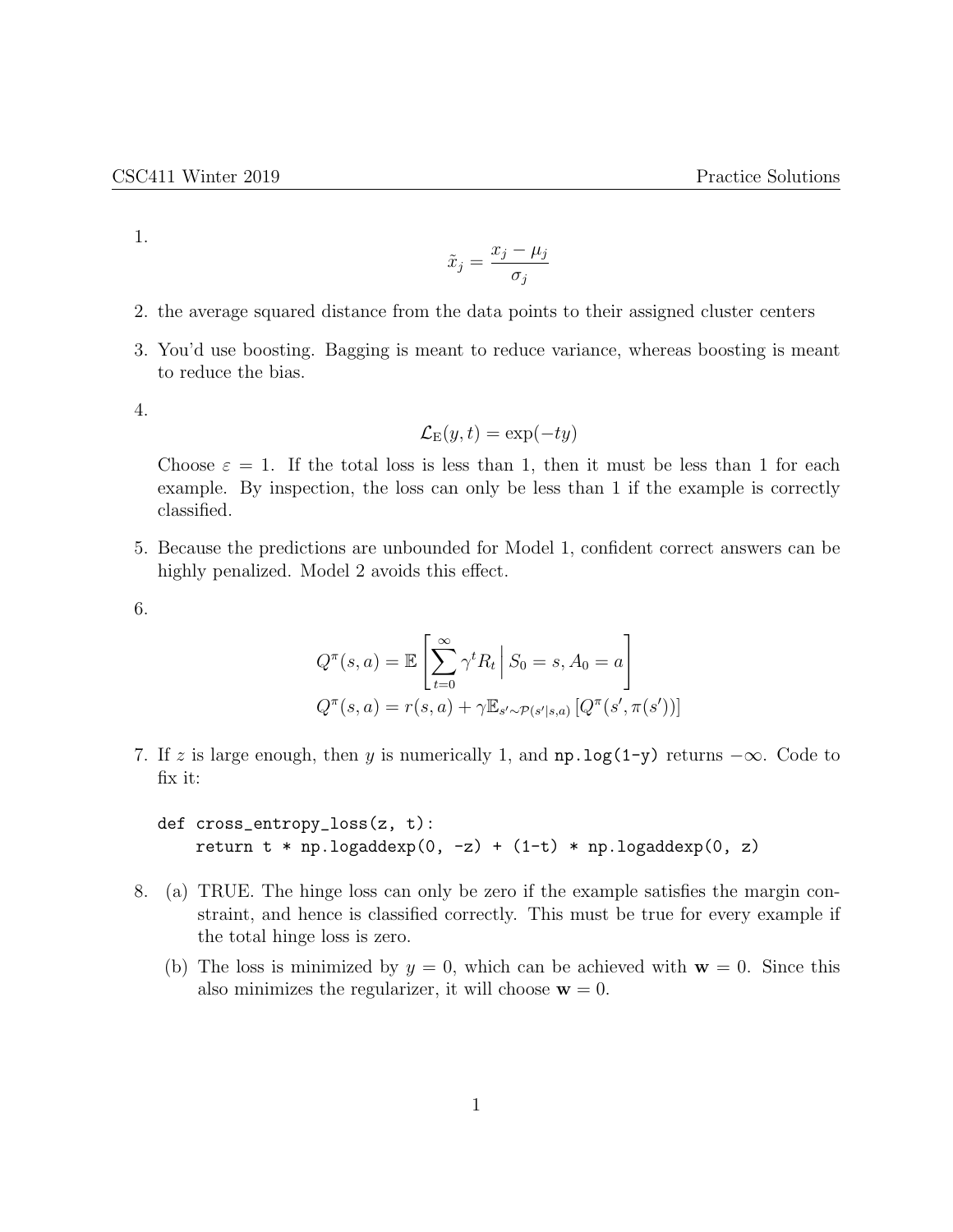9.

$$
\frac{1}{\beta}\sum_j |w_j| + \frac{1}{2\sigma^2}\sum_i (t^{(i)} - \mathbf{w}^\top \boldsymbol{\psi}(\mathbf{x}^{(i)}))^2
$$

The Laplace prior will encourage sparsity in the weights, since it corresponds to the  $L_1$  norm.

10.

$$
\overline{z_i} = \phi'(z_i)\overline{y_i}
$$

$$
\overline{h_j} = w_{ij}\overline{z_i}
$$

$$
\overline{w_{ij}} = h_j\overline{z_i}
$$

11. E.g.,  $a = 75$ ,  $b = 25$ 

- 12. Pick the first  $k$  columns of  $Q$ . For the derivation, see Lecture 12. Sketch for other part
	- $Cov(z) = U^T Cov(x)U$
	- $\bullet~$  Use the spectral decomposition of  $\Sigma$
	- Use  $U^T Q = (I \ 0)$

$$
13. (a)
$$

$$
\log p(\mathcal{D}_{\text{complete}}) = \sum_{i=1}^{N} p(x^{(i)}, z^{(i)})
$$
  
= 
$$
\sum_{i=1}^{N} (1 - z^{(i)}) \left[ \log(1 - \theta) + \log \mathcal{N}(x^{(i)}; \mu, \sigma_0) \right] + z^{(i)} \left[ \log \theta + \log \mathcal{N}(x^{(i)}; \mu, \sigma_1) \right]
$$

(b)

$$
r^{(i)} = \frac{\theta \mathcal{N}(x^{(i)}; \mu, \sigma_1)}{(1 - \theta)\mathcal{N}(x^{(i)}; \mu, \sigma_0) + \theta \mathcal{N}(x^{(i)}; \mu, \sigma_1)}
$$

(c)

$$
\sum_{i=1}^{N} (1 - r^{(i)}) \left[ \log(1 - \theta) + \log \mathcal{N}(x^{(i)}; \mu, \sigma_0) \right] + r^{(i)} \left[ \log(\theta) + \log \mathcal{N}(x^{(i)}; \mu, \sigma_1) \right]
$$